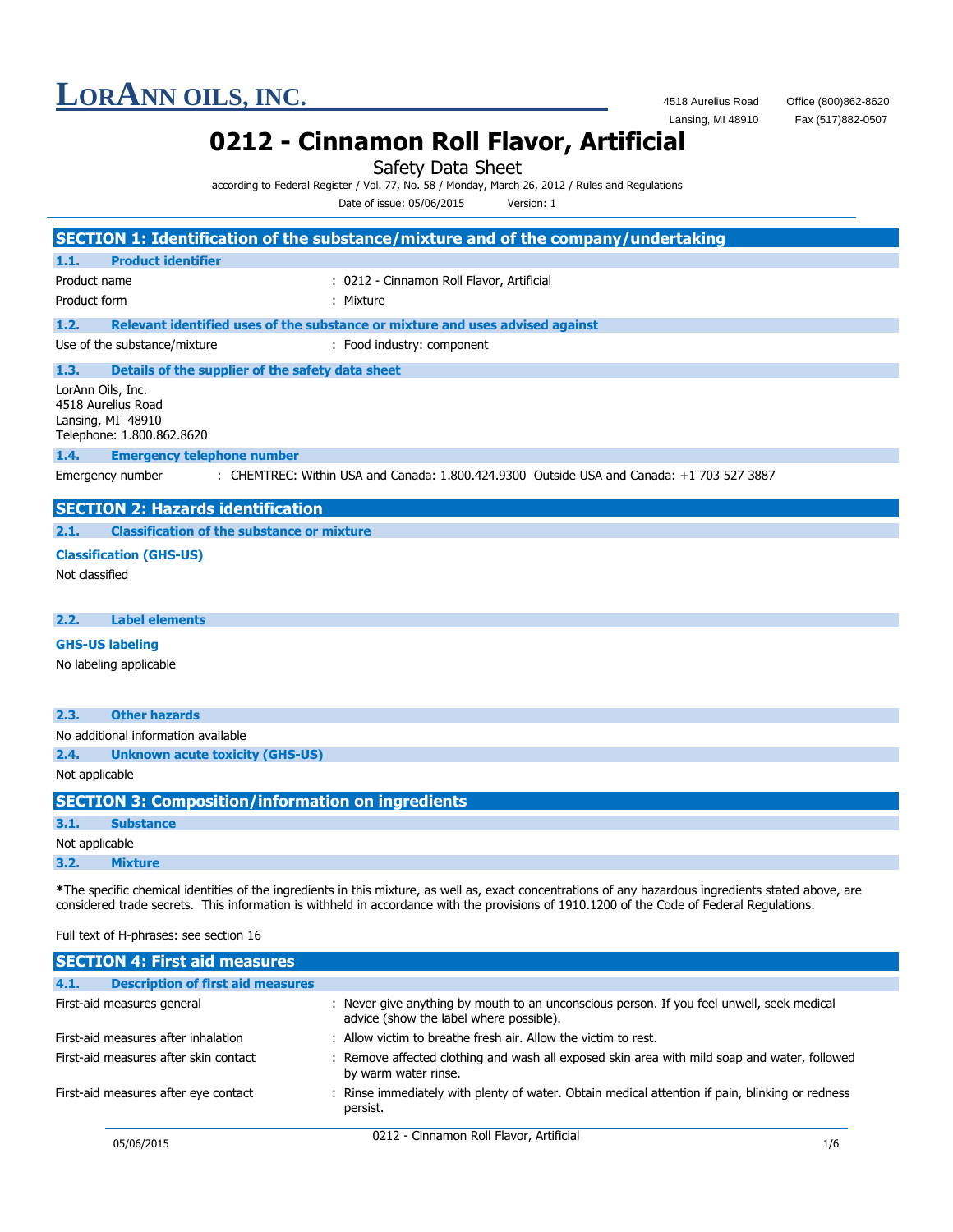| First-aid measures after ingestion                        | : Rinse mouth. Do NOT induce vomiting. Obtain emergency medical attention.                                                                                                                            |  |  |
|-----------------------------------------------------------|-------------------------------------------------------------------------------------------------------------------------------------------------------------------------------------------------------|--|--|
| 4.2.                                                      | Most important symptoms and effects, both acute and delayed                                                                                                                                           |  |  |
| Symptoms/injuries                                         | : Not expected to present a significant hazard under anticipated conditions of normal use.                                                                                                            |  |  |
| 4.3.                                                      | Indication of any immediate medical attention and special treatment needed                                                                                                                            |  |  |
| No additional information available                       |                                                                                                                                                                                                       |  |  |
| <b>SECTION 5: Firefighting measures</b>                   |                                                                                                                                                                                                       |  |  |
| 5.1.<br><b>Extinguishing media</b>                        |                                                                                                                                                                                                       |  |  |
| Suitable extinguishing media                              | : Foam. Dry powder. Carbon dioxide. Water spray. Sand.                                                                                                                                                |  |  |
| Unsuitable extinguishing media                            | : Do not use a heavy water stream.                                                                                                                                                                    |  |  |
| 5.2.                                                      | Special hazards arising from the substance or mixture                                                                                                                                                 |  |  |
| No additional information available                       |                                                                                                                                                                                                       |  |  |
| 5.3.<br><b>Advice for firefighters</b>                    |                                                                                                                                                                                                       |  |  |
| Firefighting instructions                                 | : Use water spray or fog for cooling exposed containers. Exercise caution when fighting any<br>chemical fire. Prevent fire-fighting water from entering environment.                                  |  |  |
| Protection during firefighting                            | : Do not enter fire area without proper protective equipment, including respiratory protection.                                                                                                       |  |  |
| <b>SECTION 6: Accidental release measures</b>             |                                                                                                                                                                                                       |  |  |
| 6.1.                                                      | Personal precautions, protective equipment and emergency procedures                                                                                                                                   |  |  |
| 6.1.1.<br>For non-emergency personnel                     |                                                                                                                                                                                                       |  |  |
| <b>Emergency procedures</b>                               | : Evacuate unnecessary personnel.                                                                                                                                                                     |  |  |
| 6.1.2.<br>For emergency responders                        |                                                                                                                                                                                                       |  |  |
| Protective equipment                                      | : Equip cleanup crew with proper protection.                                                                                                                                                          |  |  |
| Emergency procedures                                      | : Ventilate area.                                                                                                                                                                                     |  |  |
| 6.2.<br><b>Environmental precautions</b>                  |                                                                                                                                                                                                       |  |  |
|                                                           | Prevent entry to sewers and public waters. Notify authorities if liquid enters sewers or public waters.                                                                                               |  |  |
| 6.3.                                                      | Methods and material for containment and cleaning up                                                                                                                                                  |  |  |
| Methods for cleaning up                                   | : Soak up spills with inert solids, such as clay or diatomaceous earth as soon as possible. Collect<br>spillage. Store away from other materials.                                                     |  |  |
| <b>Reference to other sections</b><br>6.4.                |                                                                                                                                                                                                       |  |  |
| See Heading 8. Exposure controls and personal protection. |                                                                                                                                                                                                       |  |  |
| <b>SECTION 7: Handling and storage</b>                    |                                                                                                                                                                                                       |  |  |
| 7.1.<br><b>Precautions for safe handling</b>              |                                                                                                                                                                                                       |  |  |
| Precautions for safe handling                             | : Wash hands and other exposed areas with mild soap and water before eating, drinking or<br>smoking and when leaving work. Provide good ventilation in process area to prevent formation<br>of vapor. |  |  |
| 7.2.                                                      | <b>Conditions for safe storage, including any incompatibilities</b>                                                                                                                                   |  |  |
| Storage conditions                                        | : Keep only in the original container in a cool, well ventilated place away from : Keep container<br>closed when not in use.                                                                          |  |  |
| Incompatible products                                     | : Strong bases. Strong acids.                                                                                                                                                                         |  |  |
| Incompatible materials                                    | : Sources of ignition. Direct sunlight.                                                                                                                                                               |  |  |
| 7.3.<br><b>Specific end use(s)</b>                        |                                                                                                                                                                                                       |  |  |
| No additional information available                       |                                                                                                                                                                                                       |  |  |
|                                                           | <b>SECTION 8: Exposure controls/personal protection</b>                                                                                                                                               |  |  |
| 8.1.<br><b>Control parameters</b>                         |                                                                                                                                                                                                       |  |  |
| 0212- Cinnamon Roll Flavor, Artificial                    |                                                                                                                                                                                                       |  |  |
| <b>ACGIH</b>                                              | Not applicable                                                                                                                                                                                        |  |  |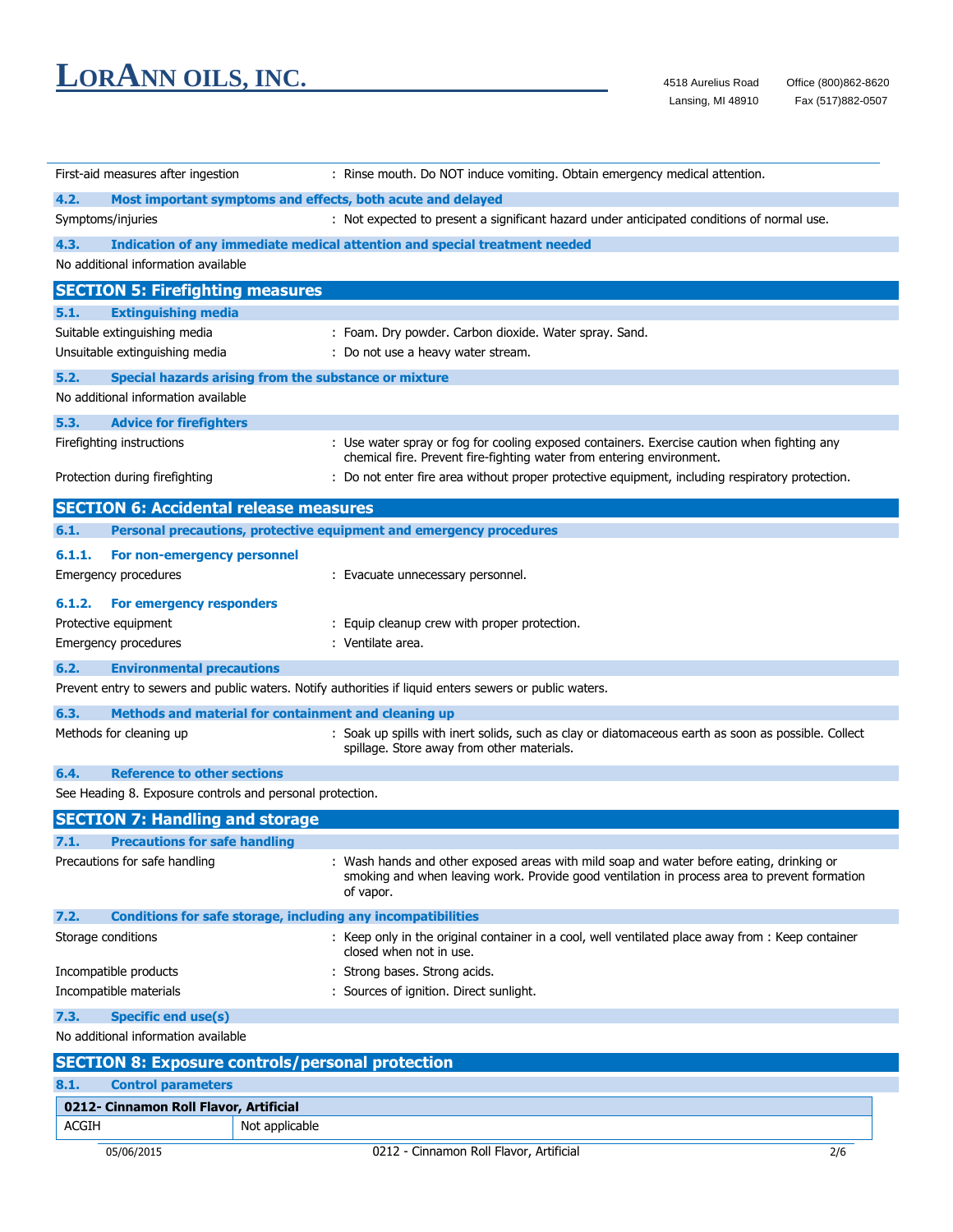$\overline{a}$ 

| 0212- Cinnamon Roll Flavor, Artificial             |                                                                 |  |
|----------------------------------------------------|-----------------------------------------------------------------|--|
| <b>OSHA</b>                                        | Not applicable                                                  |  |
|                                                    |                                                                 |  |
| 8.2.<br><b>Exposure controls</b>                   |                                                                 |  |
| Personal protective equipment                      | : Avoid all unnecessary exposure.                               |  |
|                                                    |                                                                 |  |
| Hand protection                                    | : Wear eye protection and protective gloves. protective gloves. |  |
| Eye protection                                     | Chemical goggles or safety glasses.                             |  |
| Respiratory protection                             | Wear appropriate mask.                                          |  |
| Other information                                  | : Do not eat, drink or smoke during use.                        |  |
| <b>SECTION 9: Physical and chemical properties</b> |                                                                 |  |
| 9.1.                                               | <b>Information on basic physical and chemical properties</b>    |  |
| Physical state                                     | : Liquid                                                        |  |
| Color                                              | : Refer to specification sheet                                  |  |
| Odor                                               | characteristic                                                  |  |
| Odor threshold                                     | No data available                                               |  |
| рH                                                 | : No data available                                             |  |
| Relative evaporation rate (butyl acetate=1)        | : No data available                                             |  |
| Melting point                                      | No data available                                               |  |
| Freezing point                                     | No data available                                               |  |
| Boiling point                                      | No data available                                               |  |
| Flash point                                        | : $> 200$ °F                                                    |  |
| Auto-ignition temperature                          | : No data available                                             |  |
| Decomposition temperature                          | : No data available                                             |  |
| Flammability (solid, gas)                          | No data available                                               |  |
| Vapor pressure                                     | : No data available                                             |  |
| Relative vapor density at 20 °C                    | No data available                                               |  |
| Relative density                                   | No data available                                               |  |
| Specific gravity / density                         | 1.035                                                           |  |
| Solubility                                         | Miscible with water.<br>Water: N/A                              |  |
| Log Pow                                            | No data available                                               |  |
| Log Kow                                            | : No data available                                             |  |
| Viscosity, kinematic                               | : No data available                                             |  |
| Viscosity, dynamic                                 | : No data available                                             |  |
| <b>Explosive properties</b>                        | No data available                                               |  |
| Oxidizing properties                               | No data available                                               |  |
| Explosive limits                                   | : No data available                                             |  |
| <b>Other information</b><br>9.2.                   |                                                                 |  |
| No additional information available                |                                                                 |  |
| <b>SECTION 10: Stability and reactivity</b>        |                                                                 |  |
| 10.1.<br><b>Reactivity</b>                         |                                                                 |  |

No additional information available

## **10.2. Chemical stability**

Not established.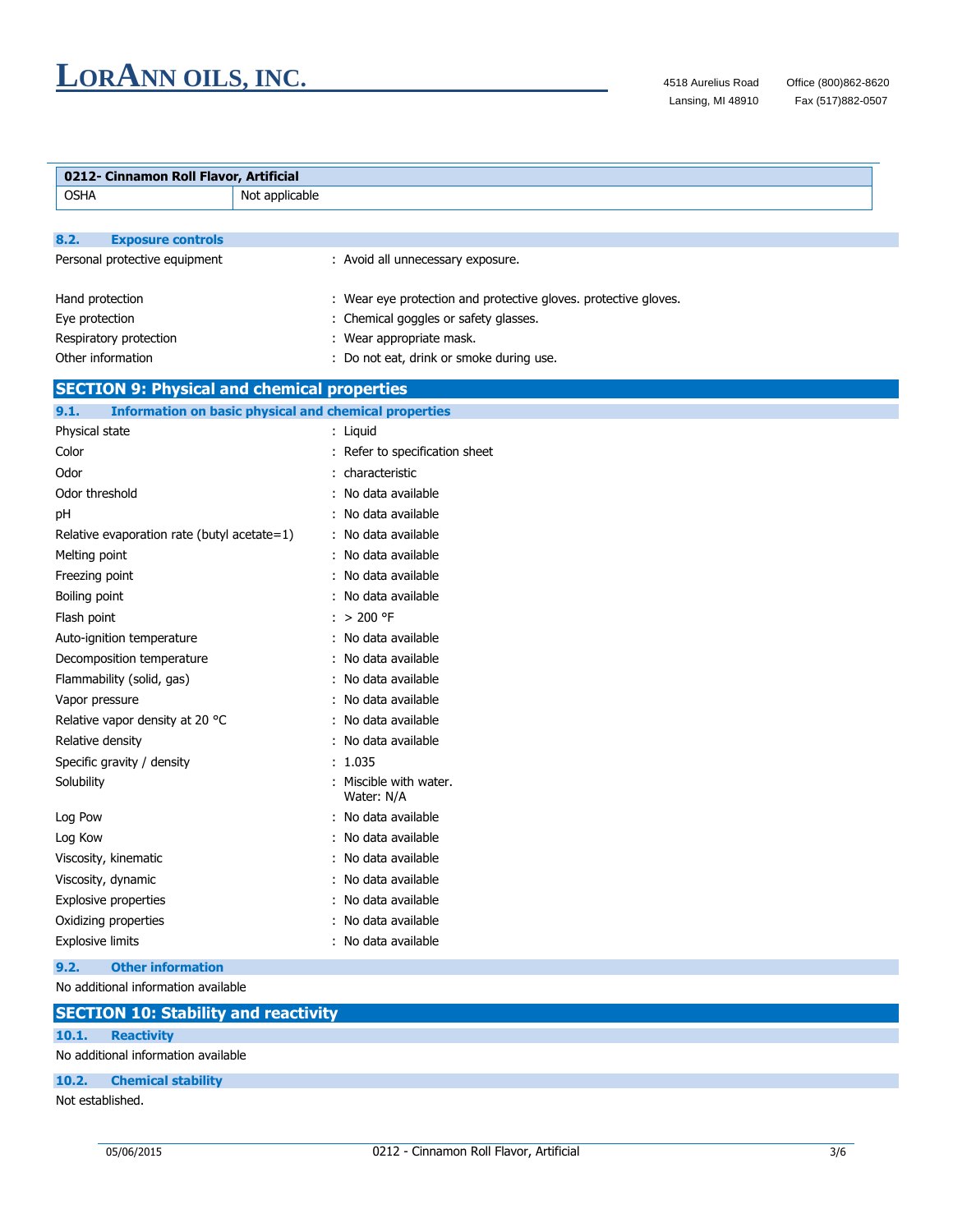## **10.3. Possibility of hazardous reactions**

### Not established.

#### **10.4. Conditions to avoid**

Direct sunlight. Extremely high or low temperatures.

### **10.5. Incompatible materials**

Strong acids. Strong bases.

#### **10.6. Hazardous decomposition products**

fume. Carbon monoxide. Carbon dioxide.

# **SECTION 11: Toxicological information**

**11.1. Information on toxicological effects**

| Acute toxicity                              | : Not classified                         |  |  |  |
|---------------------------------------------|------------------------------------------|--|--|--|
| <b>Proprietary Flavor Ingredient - P167</b> |                                          |  |  |  |
| LD50 oral rat                               | 2220 mg/kg (Rat)                         |  |  |  |
| LD50 dermal rabbit                          | $>$ 2000 mg/kg (Rabbit)                  |  |  |  |
| ATE US (oral)                               | 2220.000 mg/kg body weight               |  |  |  |
| <b>Proprietary Flavor Ingredient - p322</b> |                                          |  |  |  |
| LD50 oral rat                               | 20000 mg/kg (Rat; Experimental value)    |  |  |  |
| LD50 dermal rat                             | 22500 mg/kg (Rat; Experimental value)    |  |  |  |
| LD50 dermal rabbit                          | 20800 mg/kg (Rabbit; Experimental value) |  |  |  |
| ATE US (oral)                               | 20000.000 mg/kg body weight              |  |  |  |
| ATE US (dermal)                             | 20800.000 mg/kg body weight              |  |  |  |
| Skin corrosion/irritation                   | : Not classified                         |  |  |  |

| Serious eye damage/irritation                         | : Not classified |
|-------------------------------------------------------|------------------|
| Respiratory or skin sensitization                     | : Not classified |
| Germ cell mutagenicity                                | : Not classified |
| Carcinogenicity                                       | : Not classified |
| Reproductive toxicity                                 | : Not classified |
| Specific target organ toxicity (single exposure)      | : Not classified |
| Specific target organ toxicity (repeated<br>exposure) | : Not classified |
|                                                       |                  |

#### Aspiration hazard : Not classified Potential Adverse human health effects and symptoms : Based on available data, the classification criteria are not met.

| <b>SECTION 12: Ecological information</b> |                                      |                  |  |
|-------------------------------------------|--------------------------------------|------------------|--|
| 12.1.<br><b>Toxicity</b>                  |                                      |                  |  |
| No additional information available       |                                      |                  |  |
| 12.2.                                     | <b>Persistence and degradability</b> |                  |  |
| 0212- Cinnamon Roll Flavor, Artificial    |                                      |                  |  |
| Persistence and degradability             |                                      | Not established. |  |
| 12.3.<br><b>Bioaccumulative potential</b> |                                      |                  |  |
| 0212 - Cinnamon Roll Flavor, Artificial   |                                      |                  |  |
| Bioaccumulative potential                 |                                      | Not established. |  |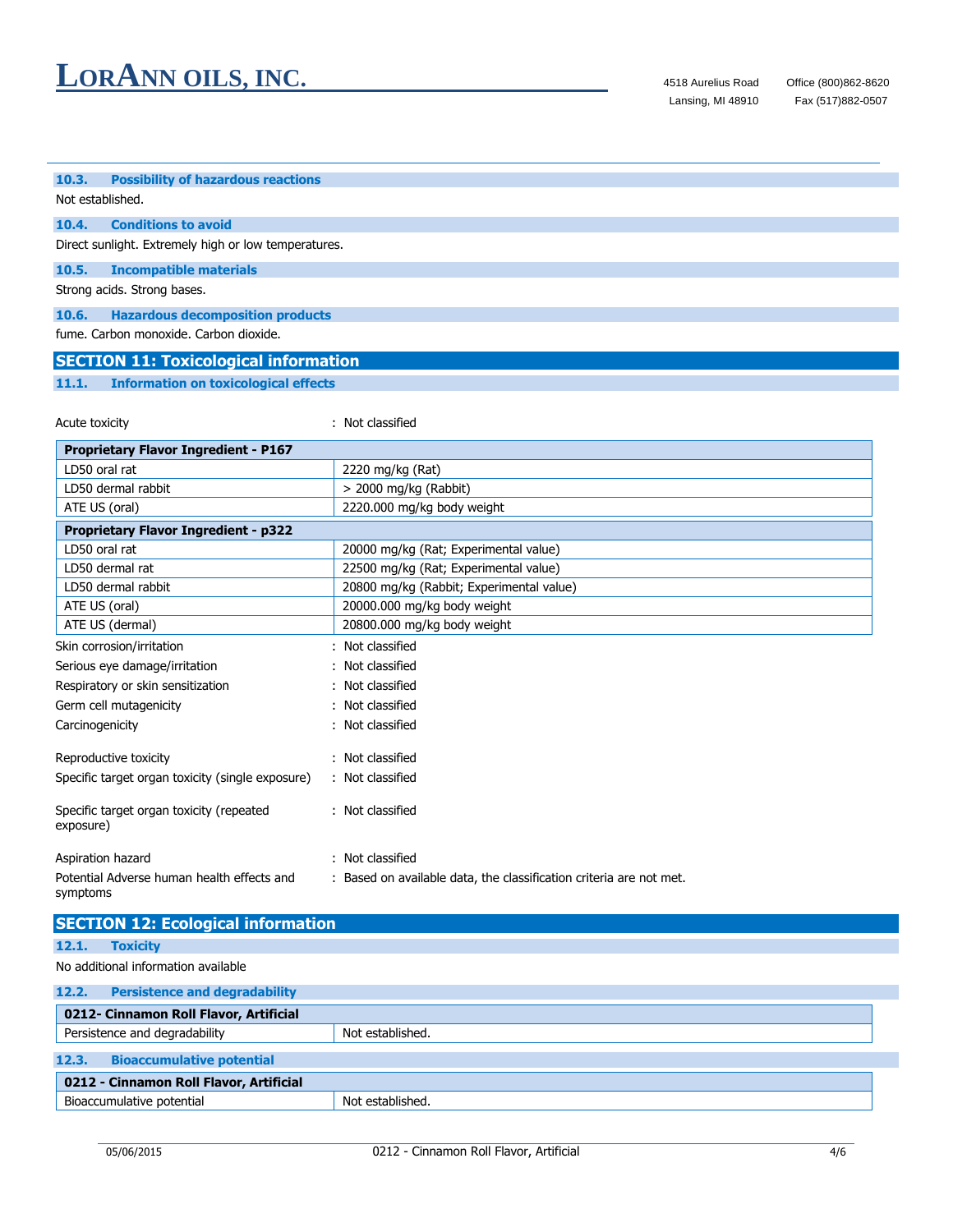| 12.4.<br><b>Mobility in soil</b>                                                                                         |                                                                           |  |
|--------------------------------------------------------------------------------------------------------------------------|---------------------------------------------------------------------------|--|
| No additional information available                                                                                      |                                                                           |  |
| 12.5.<br><b>Other adverse effects</b>                                                                                    |                                                                           |  |
| Effect on ozone layer                                                                                                    | ÷                                                                         |  |
| Effect on the global warming                                                                                             | : No known ecological damage caused by this product.                      |  |
| Other information                                                                                                        | : Avoid release to the environment.                                       |  |
| <b>SECTION 13: Disposal considerations</b>                                                                               |                                                                           |  |
| 13.1.<br><b>Waste treatment methods</b>                                                                                  |                                                                           |  |
| Waste disposal recommendations                                                                                           | : Dispose in a safe manner in accordance with local/national regulations. |  |
| Ecology - waste materials                                                                                                | : Avoid release to the environment.                                       |  |
| <b>SECTION 14: Transport information</b>                                                                                 |                                                                           |  |
| In accordance with DOT                                                                                                   |                                                                           |  |
| Not regulated for transport                                                                                              |                                                                           |  |
| <b>Additional information</b>                                                                                            |                                                                           |  |
| Other information                                                                                                        | : No supplementary information available.                                 |  |
|                                                                                                                          |                                                                           |  |
| <b>ADR</b>                                                                                                               |                                                                           |  |
| No additional information available                                                                                      |                                                                           |  |
| <b>Transport by sea</b>                                                                                                  |                                                                           |  |
| No additional information available                                                                                      |                                                                           |  |
|                                                                                                                          |                                                                           |  |
| <b>Air transport</b><br>No additional information available                                                              |                                                                           |  |
| <b>SECTION 15: Regulatory information</b>                                                                                |                                                                           |  |
| 15.1. US Federal regulations                                                                                             |                                                                           |  |
|                                                                                                                          |                                                                           |  |
| <b>Proprietary Flavor Ingredient - P167</b><br>Listed on the United States TSCA (Toxic Substances Control Act) inventory |                                                                           |  |
|                                                                                                                          |                                                                           |  |
| <b>Proprietary Flavor Ingredient - p322</b><br>Listed on the United States TSCA (Toxic Substances Control Act) inventory |                                                                           |  |
|                                                                                                                          |                                                                           |  |
| <b>15.2. International regulations</b>                                                                                   |                                                                           |  |
| <b>CANADA</b><br>No additional information available                                                                     |                                                                           |  |
|                                                                                                                          |                                                                           |  |
|                                                                                                                          |                                                                           |  |
| <b>EU-Regulations</b><br>No additional information available                                                             |                                                                           |  |
| Classification according to Regulation (EC) No. 1272/2008 [CLP]                                                          |                                                                           |  |
| Classification according to Directive 67/548/EEC [DSD] or 1999/45/EC [DPD]                                               |                                                                           |  |
| Not classified                                                                                                           |                                                                           |  |
| 15.2.2. National regulations                                                                                             |                                                                           |  |
|                                                                                                                          |                                                                           |  |
| 15.3. US State regulations                                                                                               |                                                                           |  |
|                                                                                                                          |                                                                           |  |